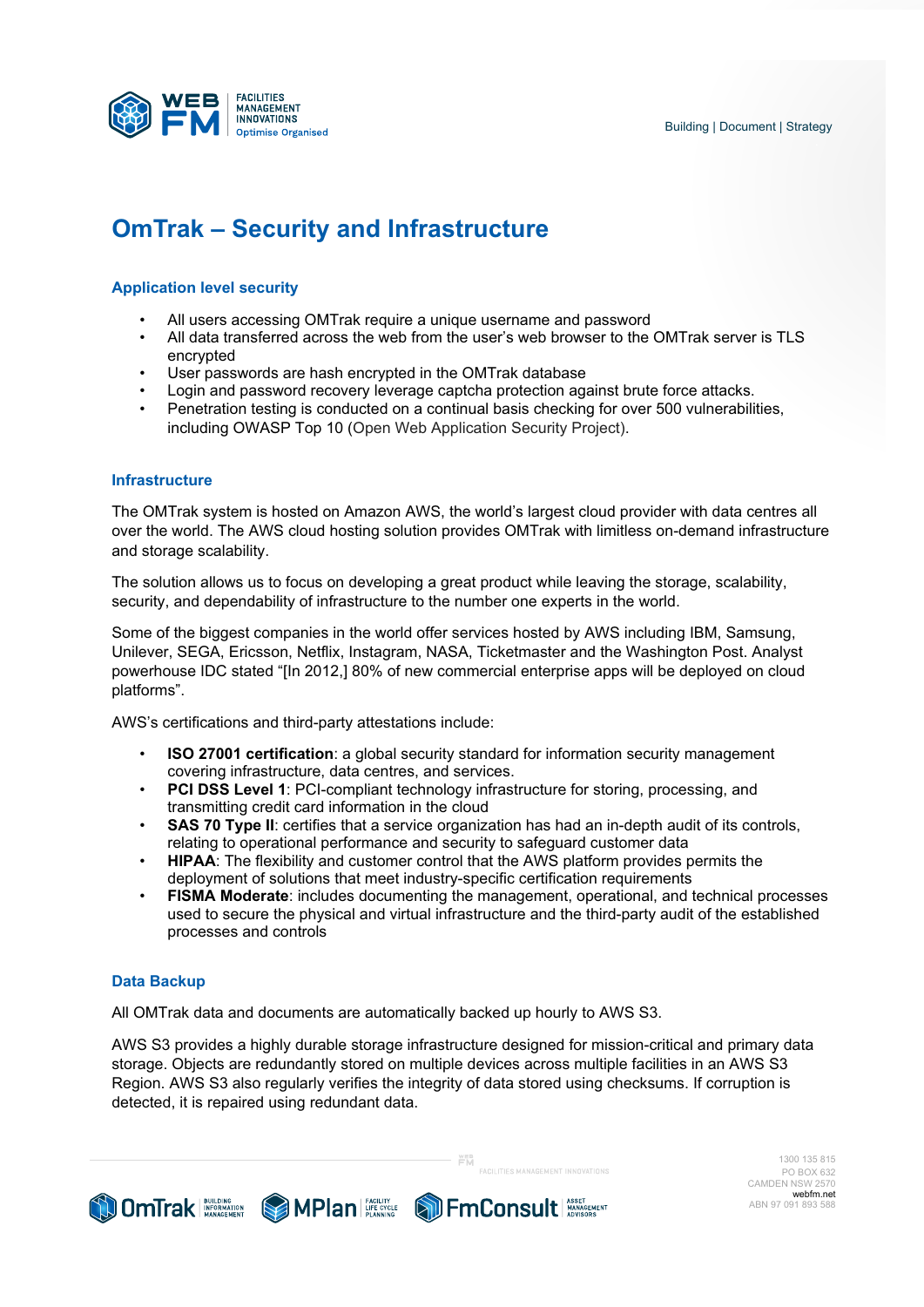## **Defence Australia Security**

Australian Defence have special requirements for management of data in the cloud.

All WebFM systems are hosted by Amazon. Defence/Australian Signals Directorate table of approved Cloud providers includes Amazon. http://www.asd.gov.au/infosec/irap/certified\_clouds.htm

ASD Certified Cloud Services List (CCSL)

| <b>Cloud provider</b> | <b>Cloud service</b> | <b>Classification level</b> |
|-----------------------|----------------------|-----------------------------|
| Amazon Web Services   | EBS, EC2, S3 and VPC | Unclassified DLM            |

WebFM is approved to provide its services under the Defence Infrastructure Panel and is accredited under the Defence Industry Security Program (DISP) since 3/10/11.

The information that can be uploaded to WebFM's OmTrak is limited to DLM – unclassified. E.g. higher classification documents would most likely be transmitted via the DRN or other Defence Network. The general rule is if it's above unclassified it cannot be sent over the web. For more information contact the Defence Security Authority.

## **OmTrak Scalability**

OMTrak via AWS can also offer customers significant operational advantages, like setting up your infrastructure in minutes rather than months, completing massive computational projects with a large number of resources quickly, and scaling your architecture up and down to provide the IT resources you need, only when you need them.

**YEB** 



**COMTrak** De MPlan France De France De La Consult de La Consult de La Consult de La Consult de La Consult de La Consult de La Consult de La Consult de La Consult de La Consult de La Consult de La Consult de La Consult de L

 1300 135 815 PO BOX 632 CAMDEN NSW 2570 webfm.net ABN 97 091 893 588